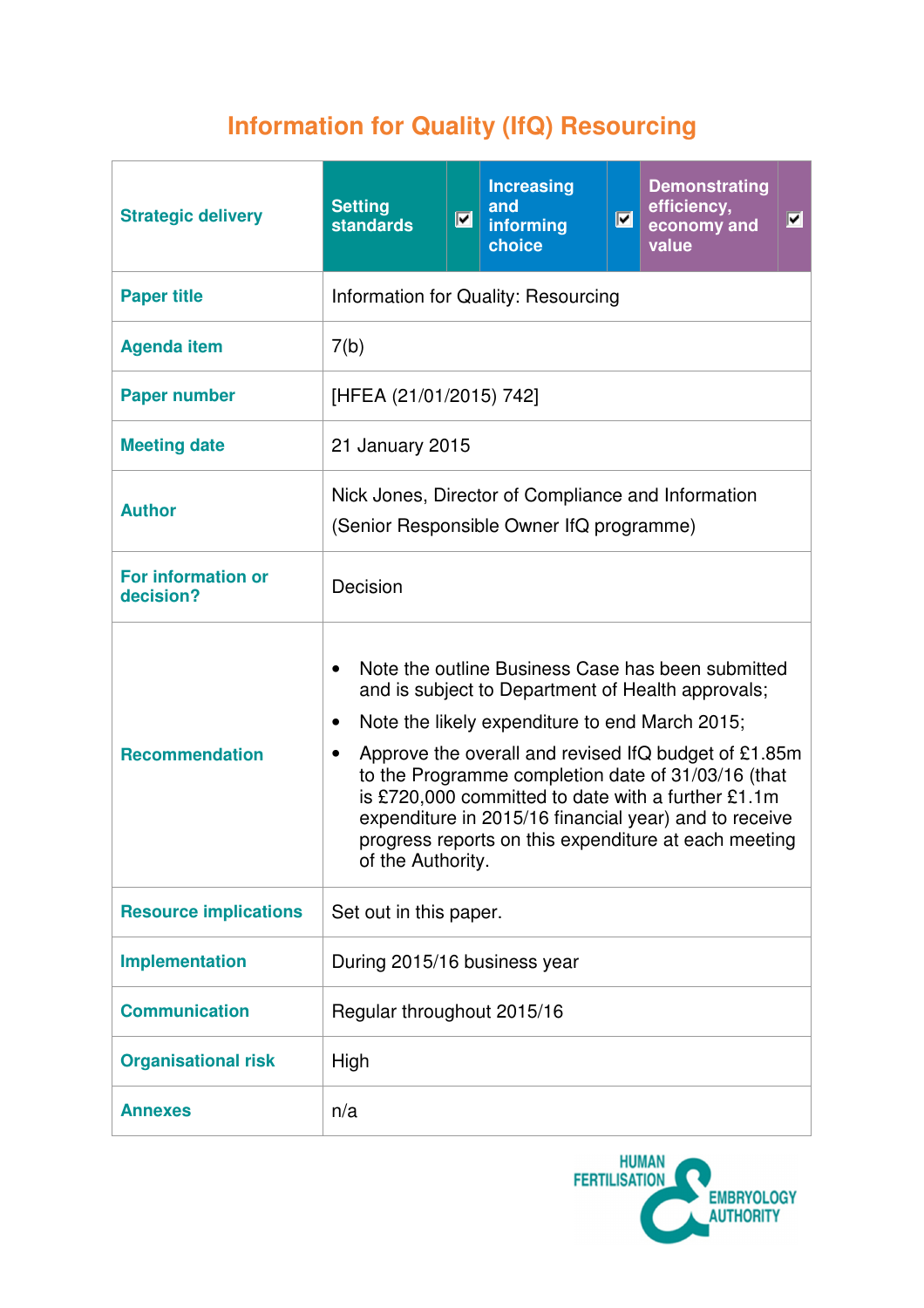## **1. Introduction**

1.1. This paper accompanies the previous paper within this agenda item regarding IfQ and sets out the resource implications. Updates on IfQ have been provided to the Authority at each of its meetings since the inception of the programme. The Authority's approval is required.

## **2. Background**

- 2.1. In February 2013 the HFEA submitted an 'outline' business case to the Department of Health called 'HFEA Digital Improvement Programme: Interface to clinics' seeking permission to proceed and spend up to £720,000. The programme was initiated in October 2013 and renamed Information for Quality.
- 2.2. We then embarked on a discovery phase to enable us to better understand the infrastructure challenges and opportunities internal and external to the HFEA and, as the McCracken recommendations urged us to do, to work closely with our stakeholders to develop proposals for change which benefited from expertise within the sector.
- 2.3. Whilst this phase of the programme has extended a few months beyond anticipated we consider it a substantial investment resulting in a much improved understanding of technical requirements and therefore likely costs.
- 2.4. As well as the completion of a successful programme of engagement relating to proposed data requirements, submission and presentation, we have:
	- Commissioned a technology options appraisal which identified weaknesses in current systems and opportunities for significant efficiencies for clinics and HFEA.
	- Undertaken comprehensive user research exploring clinic staff experience of the interface with our systems together with how members of the public experience the HFEA website and 'choose a fertility clinic.'
	- Run a market engagement exercise to explore the potential for external suppliers to undertake necessary development - and to provide an indication of likely costs in doing so. This provides better evidence relating to the affordability of our proposals
	- Undertaken a business requirements review. Many of the functions the HFEA undertake (for example: billing of clinics; systems to support opening the Register; the risk tool; responding to Freedom of Information requests and Parliamentary questions and so on) is linked to the 'Register of treatments.' Considerable opportunities are created in rationalising these and modernising the way we work leading to greater efficiencies.
- 2.5. Further, and due to additional approval requirements relating to 'digital expenditure', a more detailed business case was submitted to the Department of Health in December 2014. The Programme cannot move to the implementation phase until formal approval has been provided. We expect this to be in the next few weeks and an update will be provided at the meeting. Nevertheless, we are seeking approval from the Authority at this stage in the event that Department of Health approvals will be forthcoming to ensure little or no delay to our plans.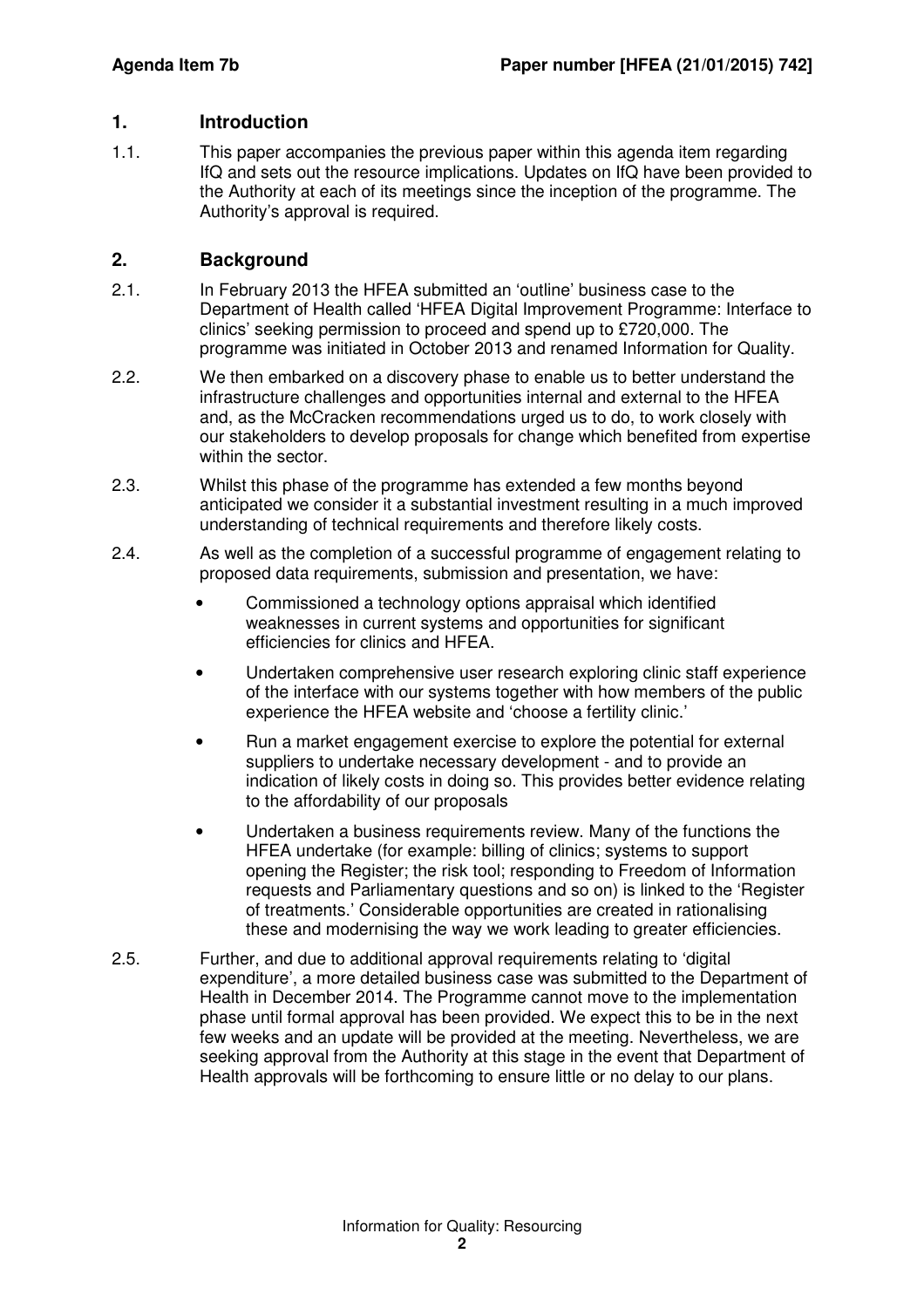# **3. The proposal**

- 3.1. The IfQ programme will encompass:
	- The redesign of our website and Choose a Fertility Clinic
	- The redesign of the "Clinic Portal" (used for monitoring the performance and interacting with clinics) and combining it with data submission functionality that is currently provided in our separate EDI (Electronic Data Interchange) system – as used by clinics to submit treatment data to the HFEA
	- A revised dataset and data dictionary approved by the Standardisation Committee for Care Information (SCCI)
	- A revised Register, and to include the migration of historical data contained within the existing Register
	- Redesigning our main internal systems that comprise the Authority's Register and supporting IT processes.
- 3.2. Taken together, this programme will more than meet the relevant McCracken recommendation.
- 3.3. The business case identifies the following investment objectives:

| 1. | To develop and maintain a clear data dictionary that is consistent with NHS<br>national standards, understood by its users and reflects a balance that<br>reduces the burden of submission whilst meeting the needs of researchers by<br>31/03/16           |
|----|-------------------------------------------------------------------------------------------------------------------------------------------------------------------------------------------------------------------------------------------------------------|
| 2. | To enable clinic users that use the EDI system and the Clinic Portal to reduce<br>the end to end time spent submitting information, resolving data issues by<br>20% by 31/03/17                                                                             |
| 3. | To reduce the number of current errors in submitted data from 600 per month<br>to fewer than 200 per month by 31/03/17                                                                                                                                      |
| 4. | To reduce the end to end cost of maintaining the Register by £100,000 per<br>year (including a reduction in our operating costs of at least £50,000 per year)<br>by 31/03/17                                                                                |
| 5. | To reduce the average time taken to produce internal information for analysis,<br>FOI, PQQs and other information requests for data submitted from the new<br>system to 3 days in 90% of cases by 31/03/17                                                  |
| 6. | To ensure our information business systems are effective, efficient and<br>economical in order to deliver our statutory functions and strategic objectives<br>with 'fit for purpose' technologies supported by sound and resilient processes<br>by 31/03/17 |
| 7. | To make public information more accessible to users and to increase the<br>satisfaction of users as defined by the 'net promoter score' (NPS)* from 0 to 6<br>by 31/03/17. $1$                                                                              |

<sup>1 \*</sup> An industry standard measure How likely is it that you would recommend our company/product/service to a friend or colleague? NPS is calculated by subtracting the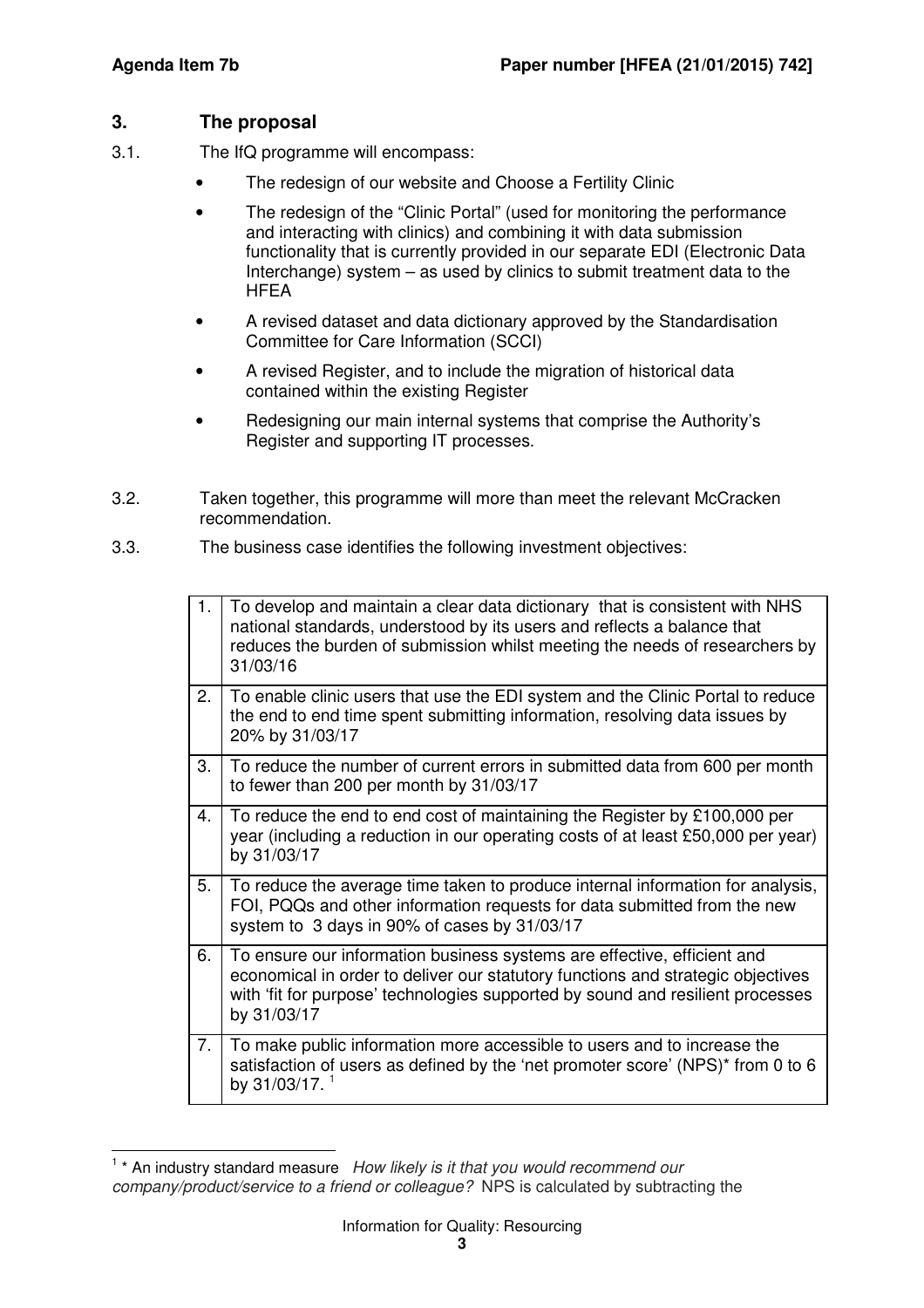- 8. To ensure the content management system can support the Authority's website to publish new and expanded information (such as the publication of more data to drive up clinic performance) improved presentation of clinic information on CaFC, including user experience scores and a range of new material for patients about treatment options and new scientific developments, by 31/03/16.
- 3.4. The investment objectives set out above will only be realised once the elements of the programme are delivered and functioning for a period of time – we have assumed one year. As regards expected development timescales, we anticipate the following on the assumption that tendering takes place in early February 2015 with contracts let to commence in April 2015:
	- Website in beta form Summer 2015 largely complete by 31/10/15
	- Clinic portal without EDI functionality 31/10/15
	- Clinic portal with EDI functionality 31/03/16
	- New Register & supporting systems by 31/03/16
- 3.5. Assuming these milestones are met, clinics will see significant improvements within the following 12-15 months.

## **4. Investment**

4.1. Investment to date: Investment in the IfQ programme in the last financial year was £130,000 and in this financial year we will spend circa £590,000, including VAT.

|                              | <b>Including VAT</b> |         |              |
|------------------------------|----------------------|---------|--------------|
| <b>Expenditure area</b>      | 2013-14              | 2014-15 | <b>Total</b> |
| Engagement                   | 23,883               | 85,736  | 109,619      |
| User research                |                      | 78,345  | 78,345       |
| Technical options appraisal  |                      | 79,048  | 79,048       |
| <b>Business requirements</b> | 7,942                | 66,457  | 74,399       |
| Data migration               |                      | 12,000  | 12,000       |
| Programme & project costs    | 98,391               | 269,903 | 368,295      |
| <b>Total</b>                 | 130,216              | 591,489 | 721,705      |

4.2. Planned investment: In 2015-16 to implement the IfQ programme will require an investment of £1.1m including VAT. A breakdown of costs by project is shown below.

 $\overline{a}$ percentage of customers who are dissatisfied from the percentage of customers who are satisfied (using a 1-10 scoring system.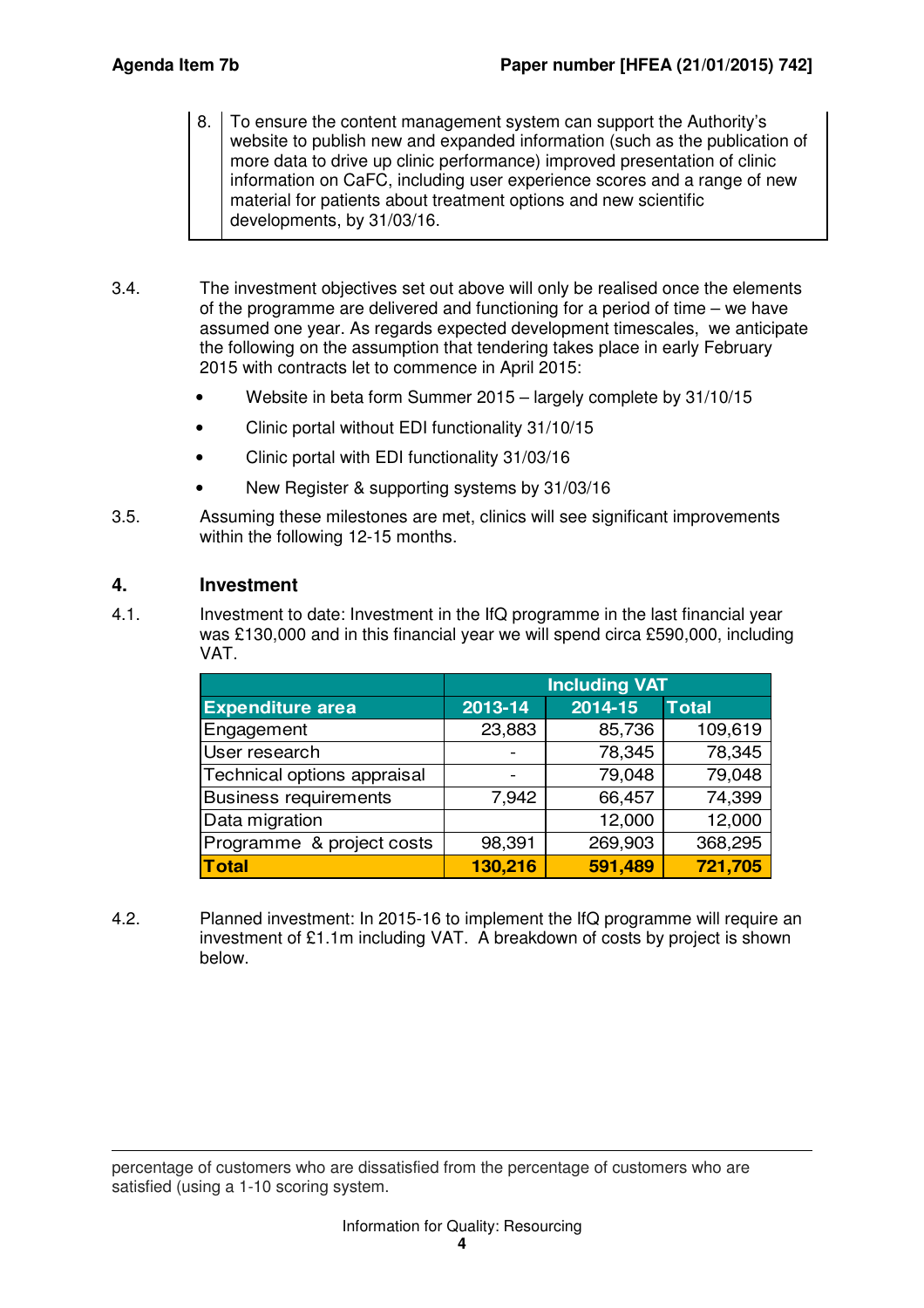|                                | <b>Including VAT</b> |
|--------------------------------|----------------------|
| <b>IfQ Programme costs</b>     | 2015-16              |
| Clinic Portal project          | 378,000              |
| <b>HFEA website &amp; CaFC</b> | 224,000              |
| Internal systems               | 303,000              |
| Programme costs                | 198,000              |
| <b>Total</b>                   | 1,103,000            |

- 4.3. Programme costs of £198,000 provide for the continued use an external programme manager and programme support officer to drive through the implementation until the end of October 2015 as well as an internal project manager. These costs are included in the 2015/16 'programme costs' table above.
- 4.4. The Authority has approved expenditure of £600,000 (equivalent to the original business case approval by DH, plus a contingency of 20%) within an overall indicative programme budget of £1.2m indicated to the Authority in October 2013 and approved as part of the budget approval in March 2014. Therefore we are seeking approval of the revised total programme budget of £1.85m, an additional £650,000.
- 4.5. Whilst significant this sum includes a modest contingency (the business case required us to apply an optimum bias (contingency) of £157,000) and is based on a much better understanding of costs now – as a result of the extensive discovery phase – than in October 2013.
- 4.6. We have subjected the likely costs to rigorous consideration. We have capacity in our available reserves to fund the programme. We will, though, require approval from DH (and have asked for this) for permission to use those reserves, due to Government accounting rules.

# **5. Governance and Assurance**

- 5.1. At the outset of the programme a governance structure was put in place. The IfQ Programme Board meets fortnightly and the membership of the IfQ Programme Board includes:
	- The Director of Compliance & Information
	- The Director of Strategy & Corporate Affairs
	- The Director of Finance & Resources
	- The Head of Business Planning
	- The Head of IT
	- The IfQ Programme Manager
- 5.2. The IfQ programme reports progress to the Corporate Management Group (CMG) monthly and to the CMG risk management meeting on a quarterly basis. The IfQ programme features prominently within the proposed revised high-level risk register to be considered by the Audit and Governance Committee (AGC) at its next meeting. The IfQ Programme dovetails into the HFEA Project Management Office function and provides monthly highlight reports in accordance with the Prince 2 methodology.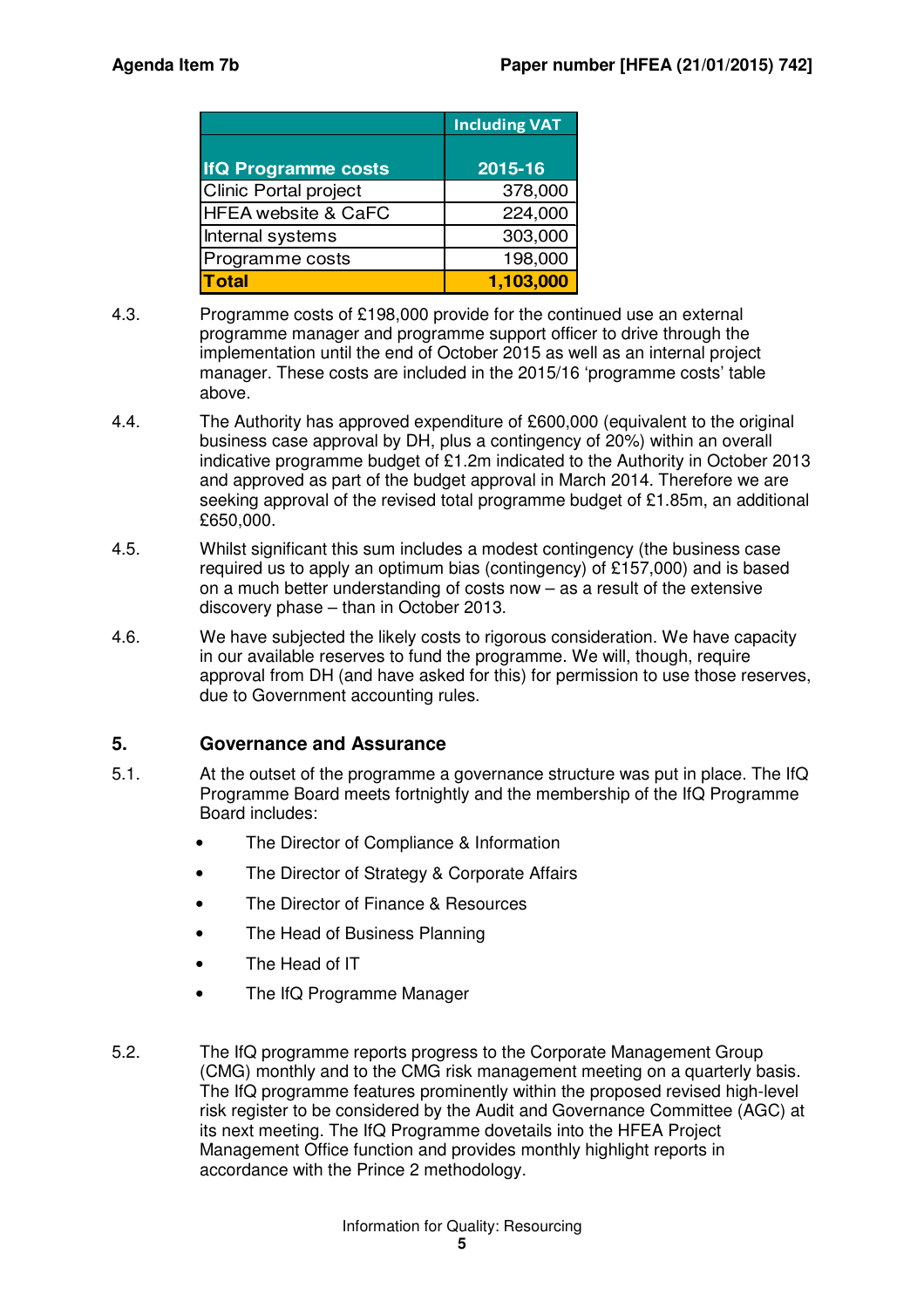- 5.3. The AGC received an internal audit report of the IfQ programme to date at its meeting of 10 December 2014. The overall rating for the report is Moderate – some improvements are required to enhance the adequacy and effectiveness of the framework of governance, risk management and control. The AGC considered the recommendations (which have all been accepted by the Executive) at that time. In summary the recommendations – with associated mitigation actions - focused on the following areas:
	- Locate the IfQ programme within a HFEA strategy for information technology: The development of the IT strategy is running in parallel with the strategy given that the IfQ future state substantially informs the strategy. In any event the CMG agreed a draft strategy at its December 2014 meeting, with a final costed strategy being presented in March 2015.
	- Delays in the programme: In October 2013 an indicative programme completion date of December 2015 was indicated. On the basis of much better information about requirements our current expectation is for all development and major changes to be completed by March 2016 – with a benefits realisation tail thereafter.
	- Clear costs: See section 4 above.
	- Register data migration: That a 'strategy' for doing so is put in place. A third party has been commissioned to develop a strategy working alongside our internal team. Work started week commencing 12 January 2015.
	- Several positive observations were also made.
- 5.4. An Office of Government Commerce (OGC) 'Gateway' review (Review 2: Delivery Strategy) has also been commissioned by the IfQ Programme Board. The OGC Gateway process is a 'peer' review and examines programmes and projects at key decision points in their lifecycle. It looks ahead to provide assurance that they can progress successfully to the next stage. As such we have scheduled the review for 24 March 2015 – prior to the signing of contracts and substantial development work starting - to have the biggest benefit in terms of our preparedness. Of course, the Gateway review may reveal we are not ready – and we will need to manage the consequences of this.

# **6. Implications for staffing**

- 6.1. IfQ is a substantial programme for the HFEA and its impact is felt across the organisation. For those staff directly involved, in engagement, preparation, development work and so on, IfQ is having a big impact on their work. We have seconded a small number of staff to the programme and backfilled as appropriate. Elsewhere we have asked staff to lead on IfQ projects managing existing workloads and (with support of managers) take decisions about activities to de-prioritise. We monitor the business plan carefully and consider risks regularly at a corporate level. Further, the programme has resulted in some uncertainty about the future amongst staff.
- 6.2. There has been some impact on staff morale and we stepped up engagement with staff early in the New Year – subsequent to the submission of the business case.
- 6.3. We are now clearer about the mix of technical support we will need to build new systems. Our internal IT team had concerns about the likelihood of contracting with external suppliers and the impact on them. We will need to adopt a 'blended' approach bringing in skills and capacity we do not possess and at the same time